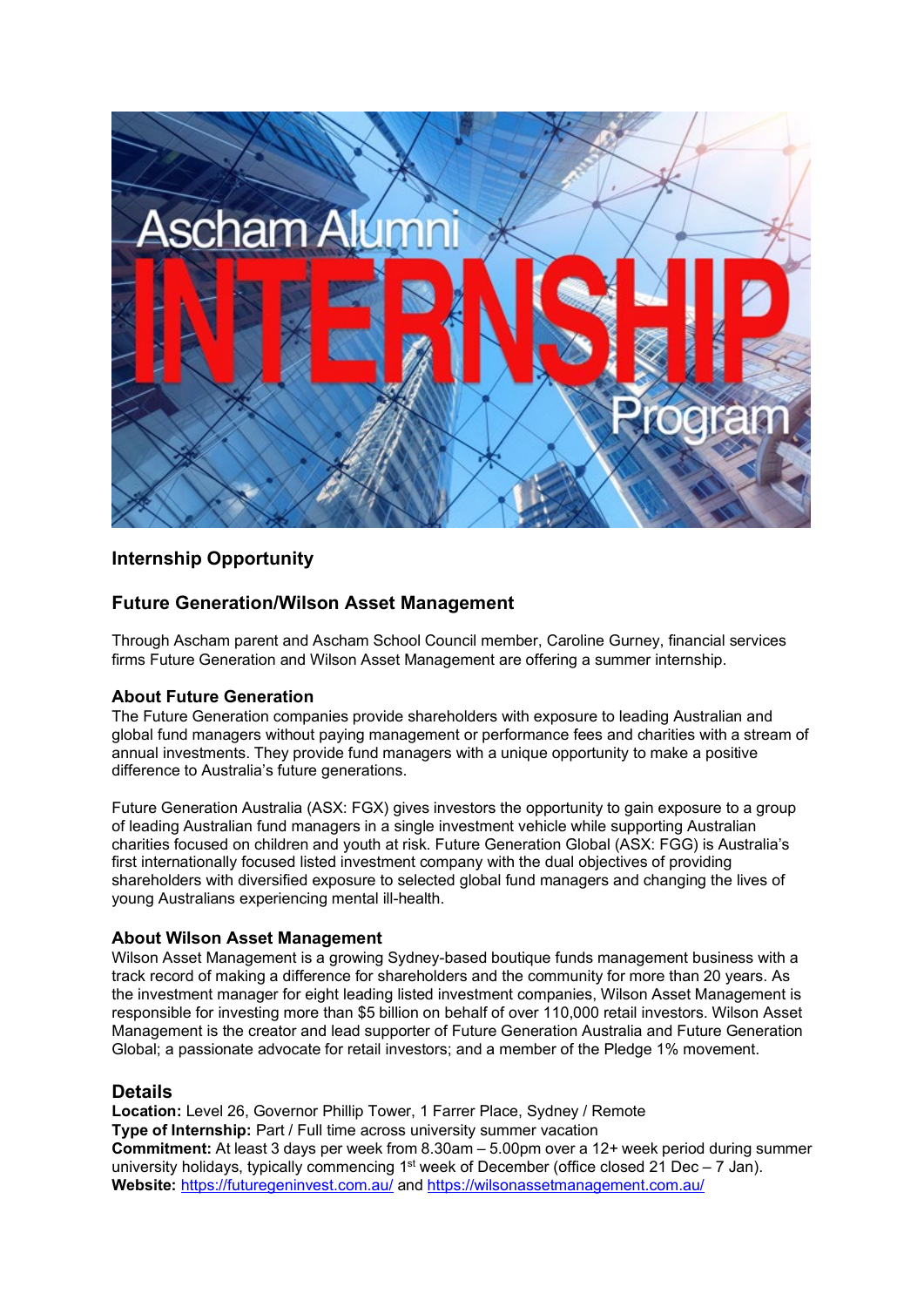# **Responsibilities**

The intern will be assigned to an area of Marketing & Communications where they will be supporting the Corporate Affairs team and the Social Impact Manager for Future Generation.

The intern will also ideally be responsible for:

- Assisting in the production and execution of internal and external events including bookings, venue contracts, on-the-ground support
- Posting content on social media platforms (LinkedIn, Twitter, Facebook and Instagram)
- Updating and maintaining the website (WordPress)
- Liaising with and managing suppliers and service providers including quotes, invoicing and deliverables
- Assisting in the preparation of presentation materials
- Using email marketing software to assist in drafting and sending emails
- Researching content for newsletters
- Screening and directing inbound phone calls and emails from our shareholders and logging shareholder interactions on CRM system
- Liaising with key stakeholders such as our fund managers and charity partners to obtain content for our various communications
- Managing the shareholder compliments and complaints register and entry and exit survey data
- Owning and maintaining the marketing and communications calendar
- Analytics reporting on marketing and communications initiatives
- With the support of the Social Impact Manager, managing scheduling and taking the minutes for the Mental Health Funders Group and support the team with the National Mental Health Funders Forum

# **Skills and Attributes**

Future Generation and Wilson Asset Management's purpose is to make a difference to shareholders and the community. The companies' core values are to play together as one team, be inquisitive and love what you do. They are looking for an individual who can:

- Contribute to the business in a manner that is aligned to its focus on culture, values and purpose
- Contribute to our work environment and the focus on balance and well-being
- Promote and demonstrate courtesy and cooperative relationships with the team, Board members, shareholders, Future Generation fund managers and service providers
- Assist in providing a leading market practice shareholder experience, including engaging on a personal level with shareholders when opportunities arise.

The intern should have the following qualities and skills:

- A "people person" with excellent interpersonal and communication skills
- Keen interest in the social impact field
- Keen interest in the financial services field
- Strong written and verbal communication skills and relationship building skills
- First-class attention to detail
- Highly organised, innovative and able to show initiative
- Ability to work as a team player in a small team environment